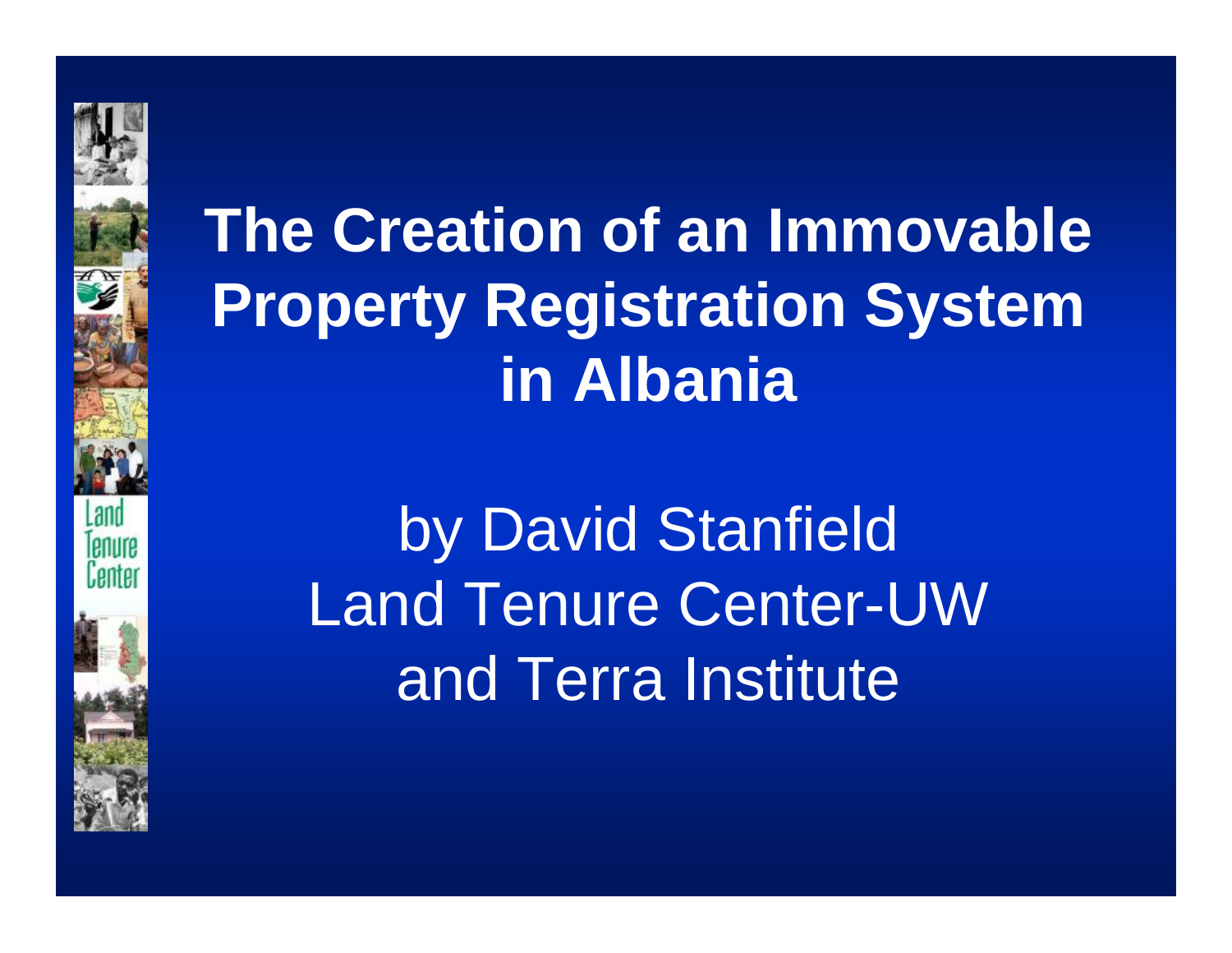## **Symposium on Land Administration in Post Conflict Areas**

**Geneva, Switzerland April 29-30, 2004**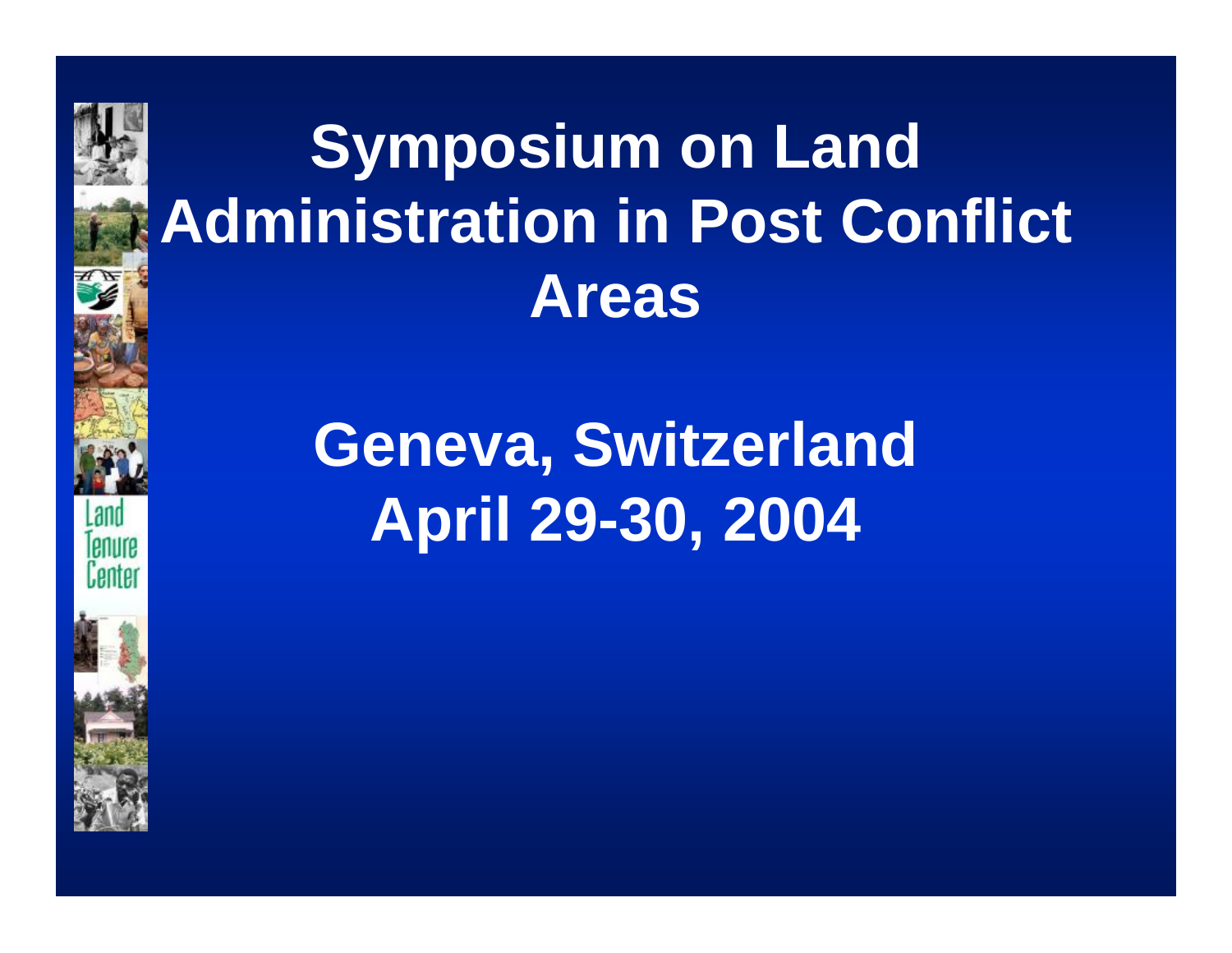#### **Purposes of IPRS**

- Provide public and legally valid evidence of ownership and of other interests in all immovable properties
	- Legal security for owners
	- Identification of true owners for potential buyers, investors
	- Information about properties: market values, dynamism of market (rate of transactions), ownership of land (for development projects)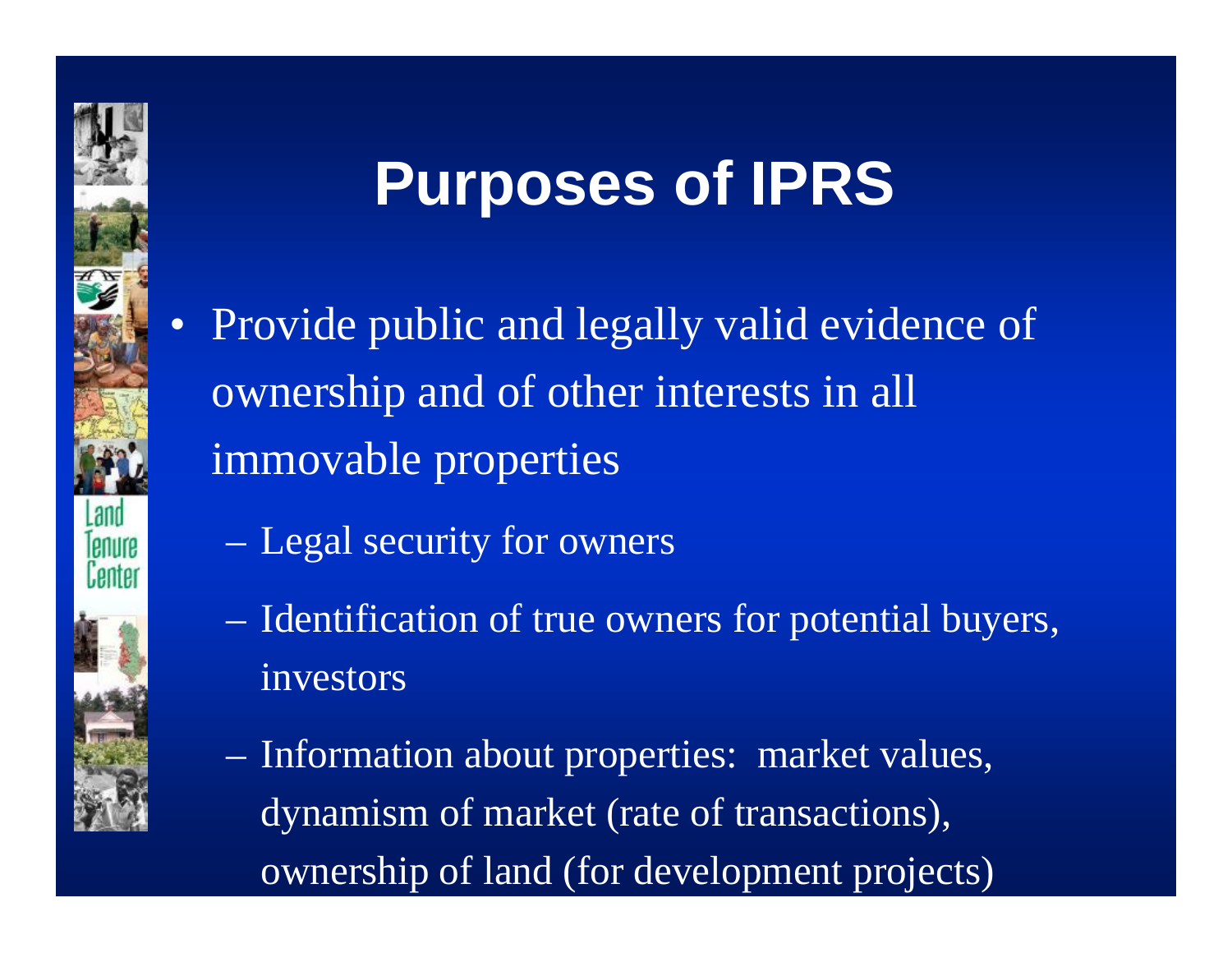# **Why?**

- *Investments* encouraged--housing, businesses. If people feel secure in ownership, they will invest for future gains
- *Economic growth* encouraged--with dynamic land markets, people can easily shift accumulated capital to greater opportunities for gains
	- *Infrastructure* investments--improved management

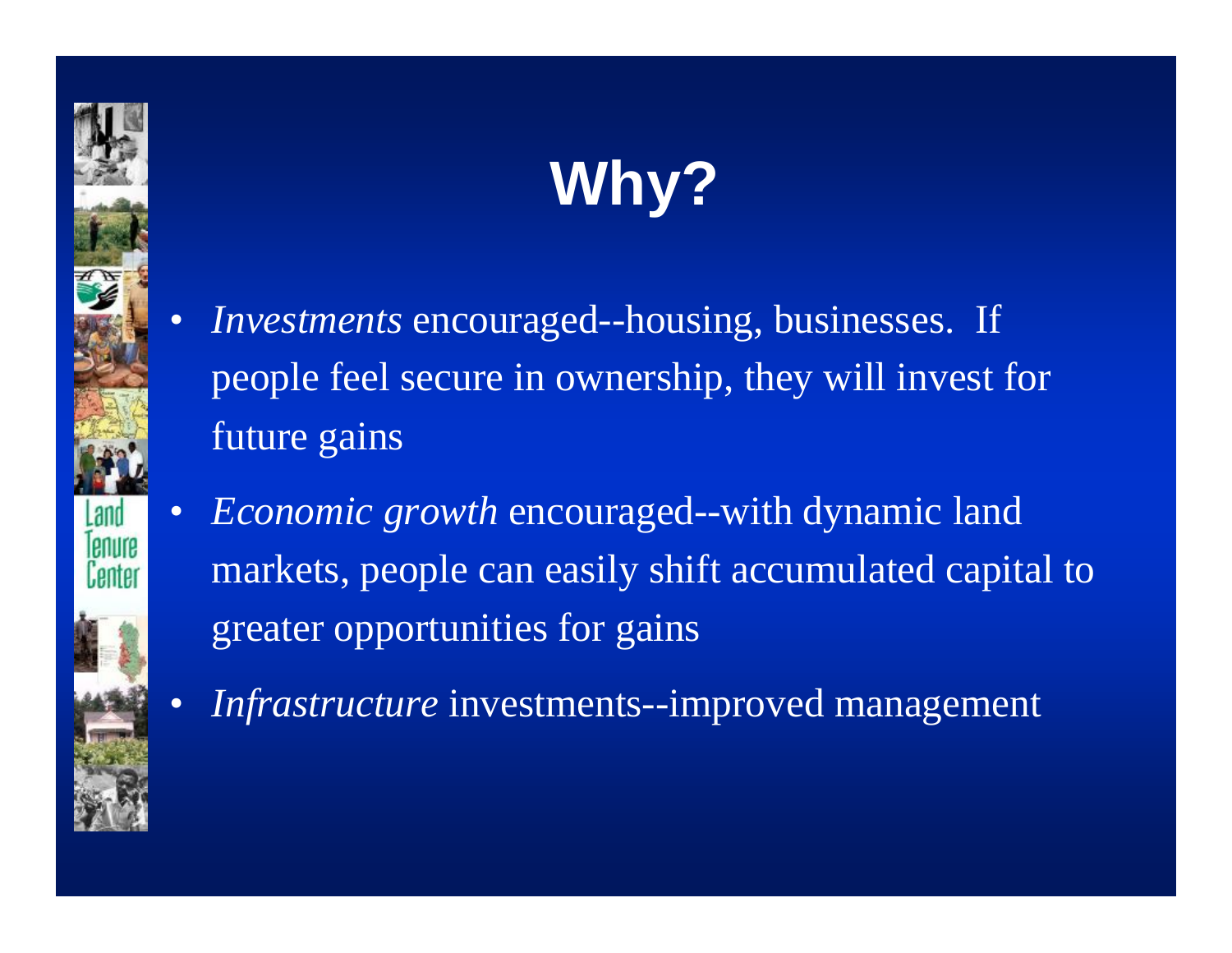

- Integrated System
	- Cadaster (Maps)
	- Legal Rights
- Public and Private Land, Apartments
- **Rural and Urban**
- Open, accessible to Public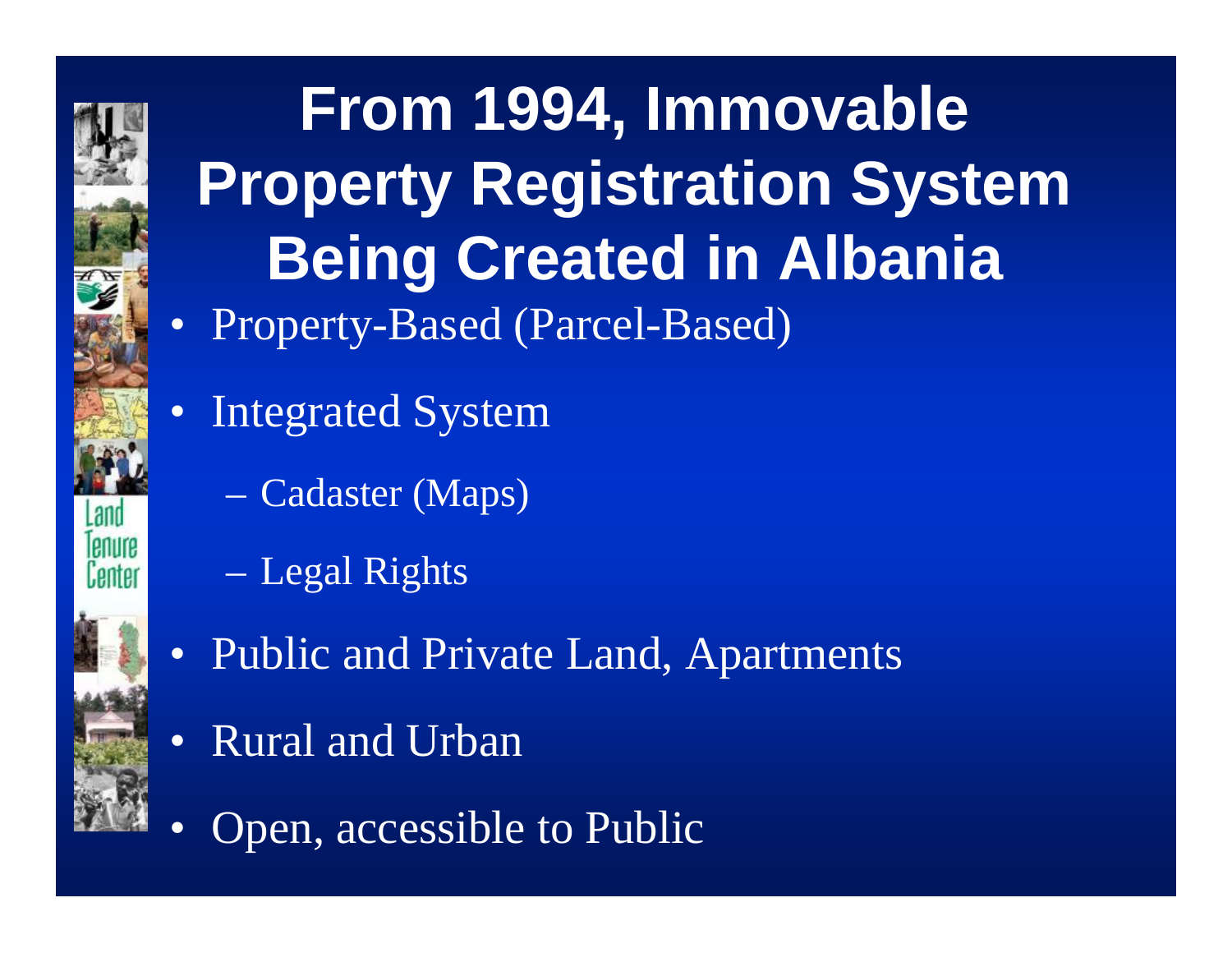

#### **Example of Registry Page**

| 8 - SEXSHOW: : PERSUKRIMIT-TE PASURER<br>LightPoster: NYARTAHEAT Break V.E.N., (a  a Pa, Ref . L.NO2, OS-<br>Sp. Topk e Paurus<br>Sign Sig. Testin: on Trent   Higg Sig. Trunk: an Melwood<br>Photoshua andustries<br>76 a<br>$L = -1$<br>L<br>$\mathcal{M}$<br>WALKE<br>$m = -1$<br>Ref 0016.24<br>field.<br>Kuises e Plesimontesi<br>m,<br>š<br>The County of the<br>ž.<br>×<br>-4<br>Ext.<br>Ed.<br>Bat<br>Nr. (Paula (Pata):<br>L. San Star<br>2<br>$\overline{\phantom{a}}$<br>M.<br>Balt.<br>4x<br>$n + 1 - n - 6$<br>×.<br>4.<br>$\rightarrow$<br>me.<br><b>Bo</b><br>kst.<br>C - SERGITONI I PROMOSINE<br>Nt Dok<br>Dobr<br>Zieri Atriz Morsey<br><b>LV/N</b><br>BC.<br>Adres e Presión<br>Shuma e<br>Day click Stations<br>Tings.<br>Tiong<br>Fagua<br>Contifficials<br>WIZE FLOOR WILL THE KASA<br>4364<br>E<br><b>RE LWIT FOATHERS</b> | 4 - BEGRONI EDITORY/UNIVERSITY/R PASSARIDE<br>Deskaturus 8380 NR. INSUREL 25/4<br>babilities $TR = 0 - 12$<br>Memorganist first TIRANE or TIRANE<br>In NAIM FRACH NO GOLD IN 1 A.W. |  |  | PERFENDIBITARE Memb ( 177) | -5 Have age Vol. 114<br>Problems   Vognal |  |
|---------------------------------------------------------------------------------------------------------------------------------------------------------------------------------------------------------------------------------------------------------------------------------------------------------------------------------------------------------------------------------------------------------------------------------------------------------------------------------------------------------------------------------------------------------------------------------------------------------------------------------------------------------------------------------------------------------------------------------------------------------------------------------------------------------------------------------------------------|-------------------------------------------------------------------------------------------------------------------------------------------------------------------------------------|--|--|----------------------------|-------------------------------------------|--|
|                                                                                                                                                                                                                                                                                                                                                                                                                                                                                                                                                                                                                                                                                                                                                                                                                                                   |                                                                                                                                                                                     |  |  |                            |                                           |  |
|                                                                                                                                                                                                                                                                                                                                                                                                                                                                                                                                                                                                                                                                                                                                                                                                                                                   |                                                                                                                                                                                     |  |  |                            |                                           |  |
|                                                                                                                                                                                                                                                                                                                                                                                                                                                                                                                                                                                                                                                                                                                                                                                                                                                   |                                                                                                                                                                                     |  |  |                            |                                           |  |

#### 

| m > 2 | Daniel<br>Regission: | Tal. | <b>Tonicking</b> | Direction.<br>it Centilum | Shinima | Firms |
|-------|----------------------|------|------------------|---------------------------|---------|-------|
|       |                      |      |                  |                           |         |       |
|       |                      |      |                  |                           |         |       |
|       |                      |      |                  |                           |         |       |
|       |                      |      |                  |                           |         |       |
|       |                      |      |                  |                           |         |       |
|       |                      |      |                  |                           |         |       |
|       | 3-4-1-12             |      | n e              | $\sim$                    |         |       |

#### E - SCHOON I HEOTEKOVE, VENDORIVETE EZIKATES, KIPECHEVE, eQ.

| $\sim$ 200 Then $\sim$ | Decr.<br>Ngjarjen | $T\varphi$ | Pindones | $\begin{array}{c} \text{Done} \& \text{b} \& \text{b} \\ \text{in } \mathbb{Q} \text{in} \& \text{b} \& \text{on} \end{array}$ | Didrive. | First |
|------------------------|-------------------|------------|----------|--------------------------------------------------------------------------------------------------------------------------------|----------|-------|
|                        |                   |            |          |                                                                                                                                |          | ۰     |
|                        |                   |            |          |                                                                                                                                |          |       |
|                        |                   |            |          |                                                                                                                                |          |       |
|                        |                   |            |          |                                                                                                                                |          |       |
|                        |                   |            |          |                                                                                                                                |          |       |
|                        |                   |            |          |                                                                                                                                |          |       |
|                        |                   |            |          |                                                                                                                                |          |       |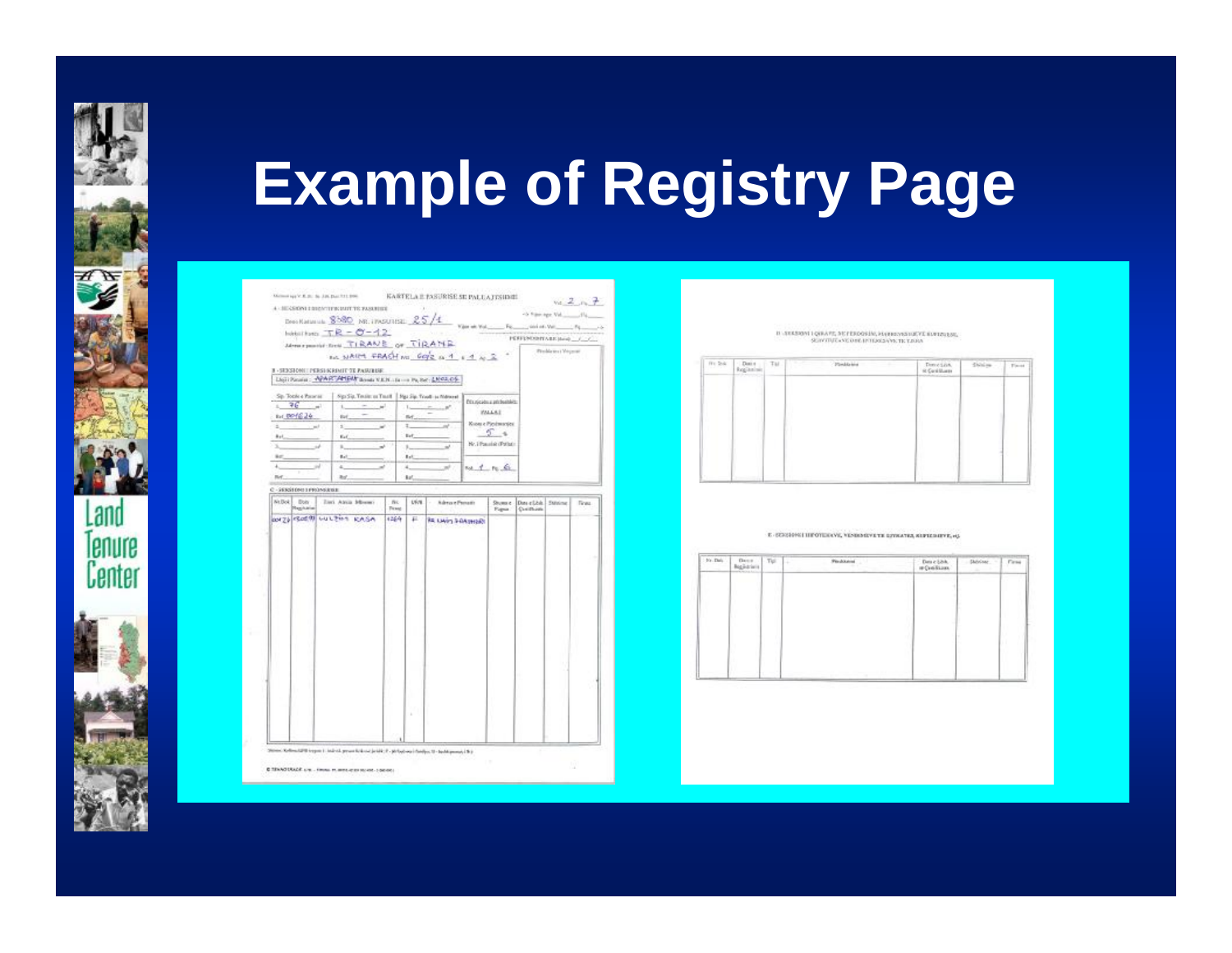#### **Example of Index Map**



Land

Tenure

Center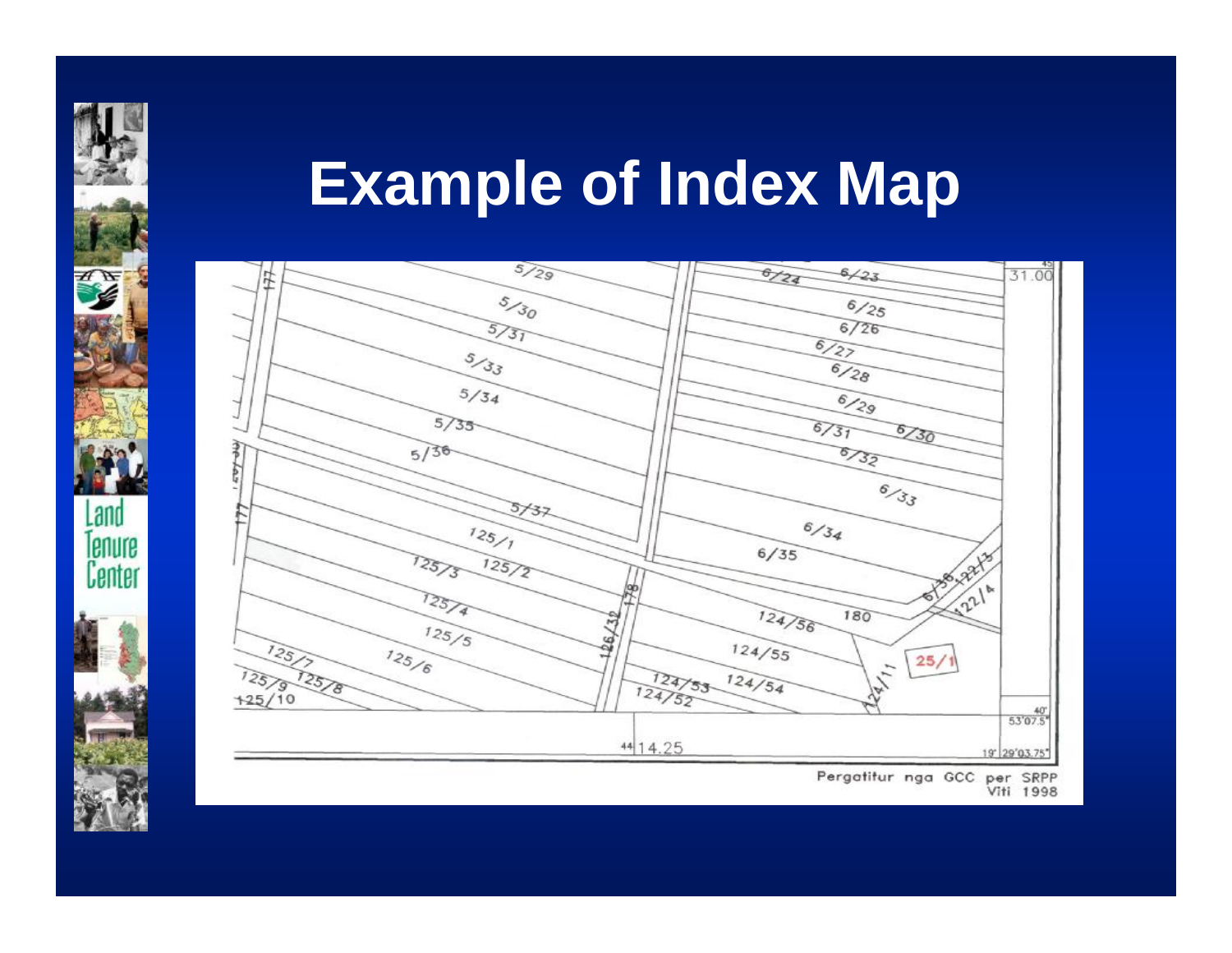#### **Goals for Ideal IPRS**

- **Mirror**--Information in IPRS "copies reality"
- **Curtain**--Information on register is complete, no need to investigate behind that curtain
- **Certainty**--If information is incorrect, damages people suffer will be compensated
- **Accessibility**--General public has easy access to IPRS information
- **Comprehensive**--All properties in IPRS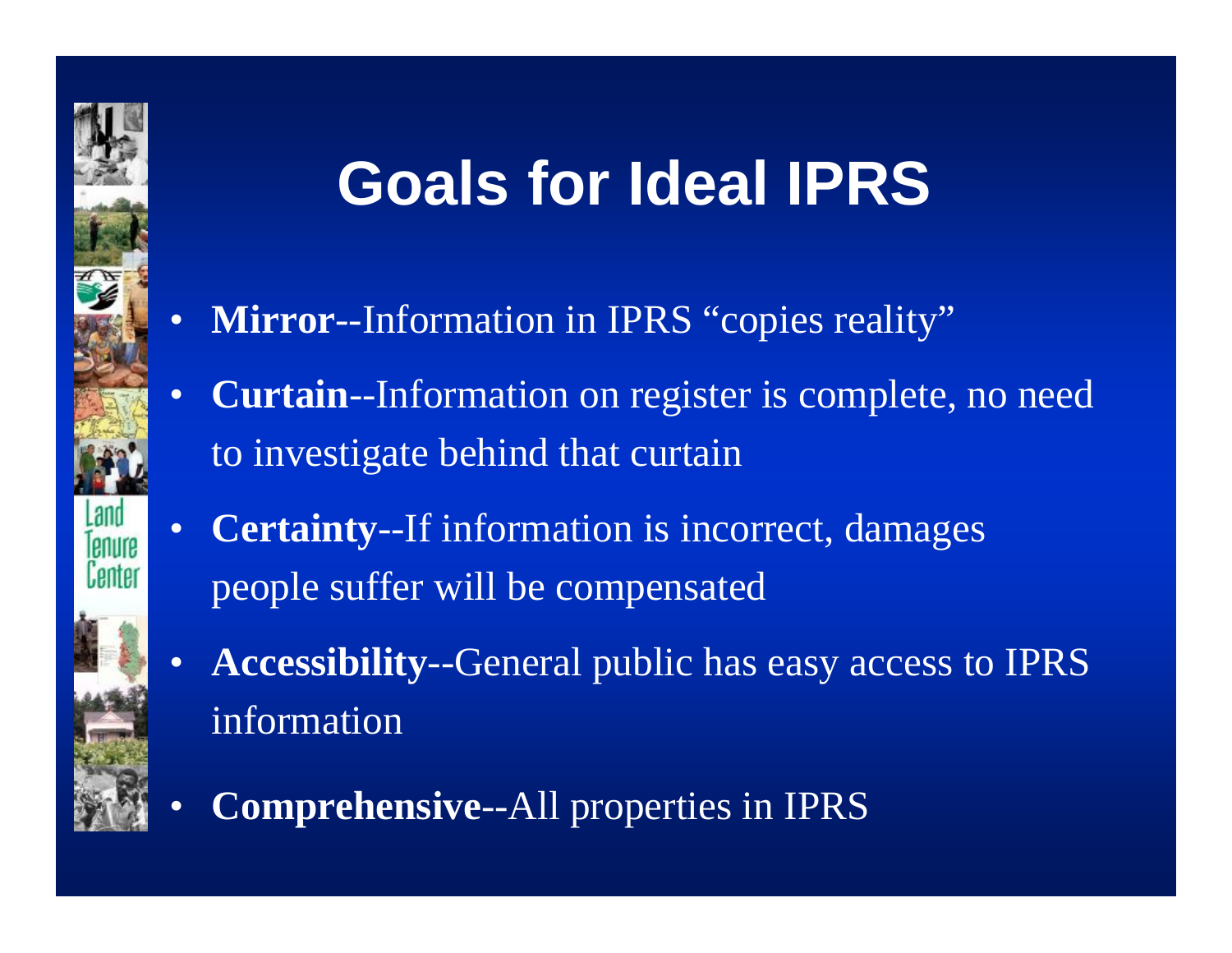

#### **Accomplishments in 7 years**

- Initial registration of 2 million properties
- Digital data bases for textual and map information
- 34 IPRS offices functioning
- Field information in process for 500,000 properties for initial registration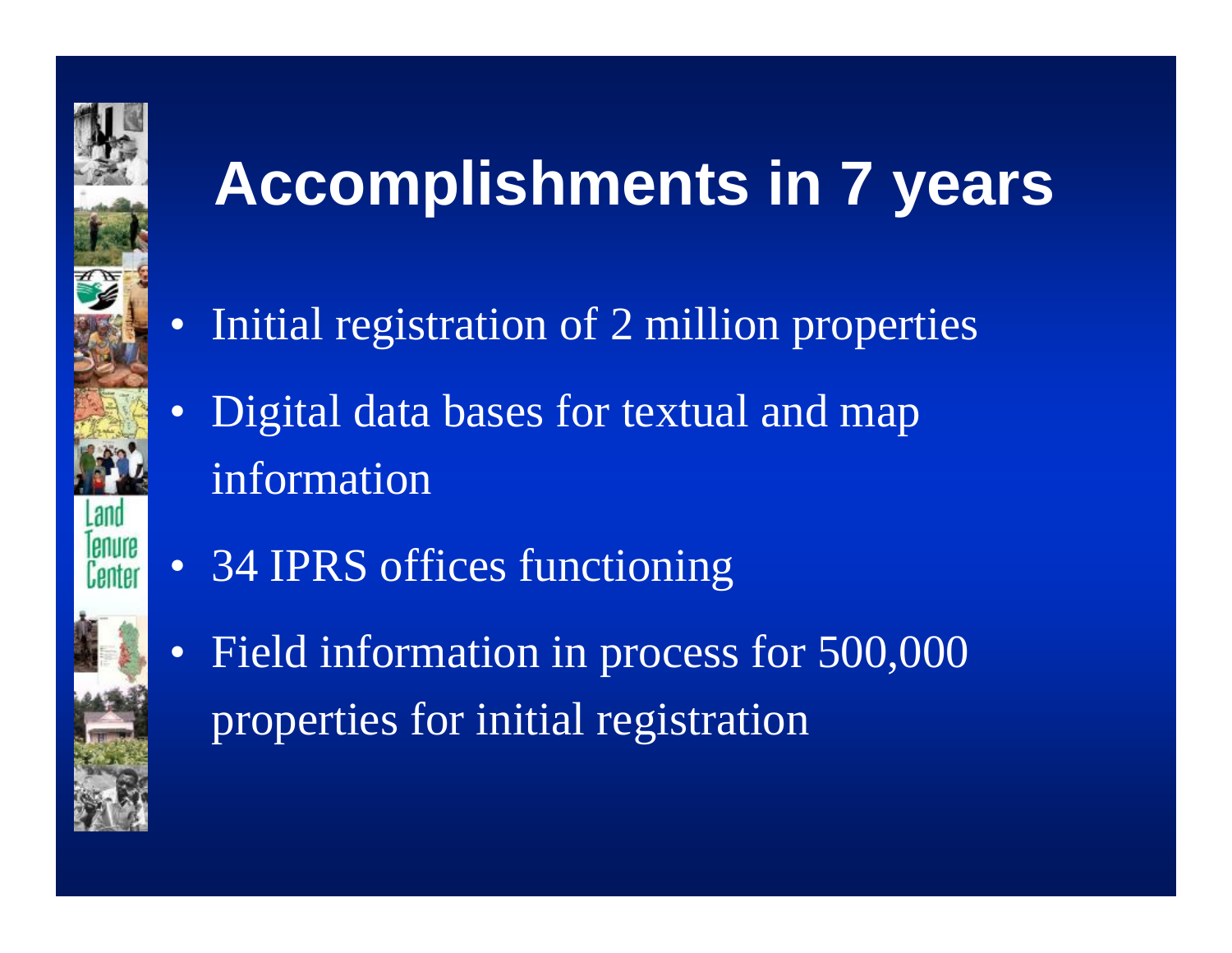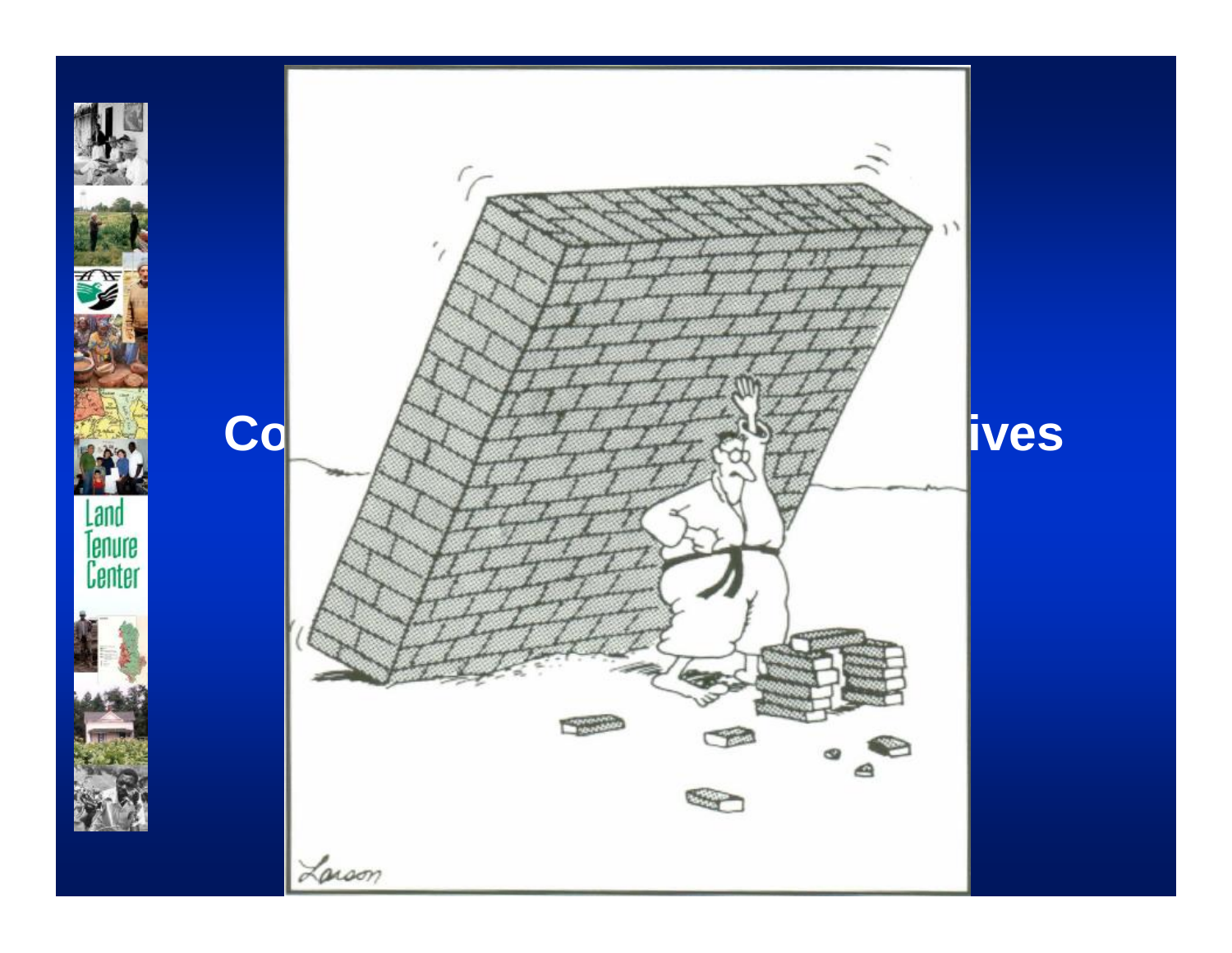## **Problems with Creating IPRS**

- Government created implementation unit-- Staff not always chosen for professional competence
- Management team initially highly motivated, but new management became "out of control"
- Lack of public involvement in field work
- Staff and management came to see project as employment: slower rate of lower quality work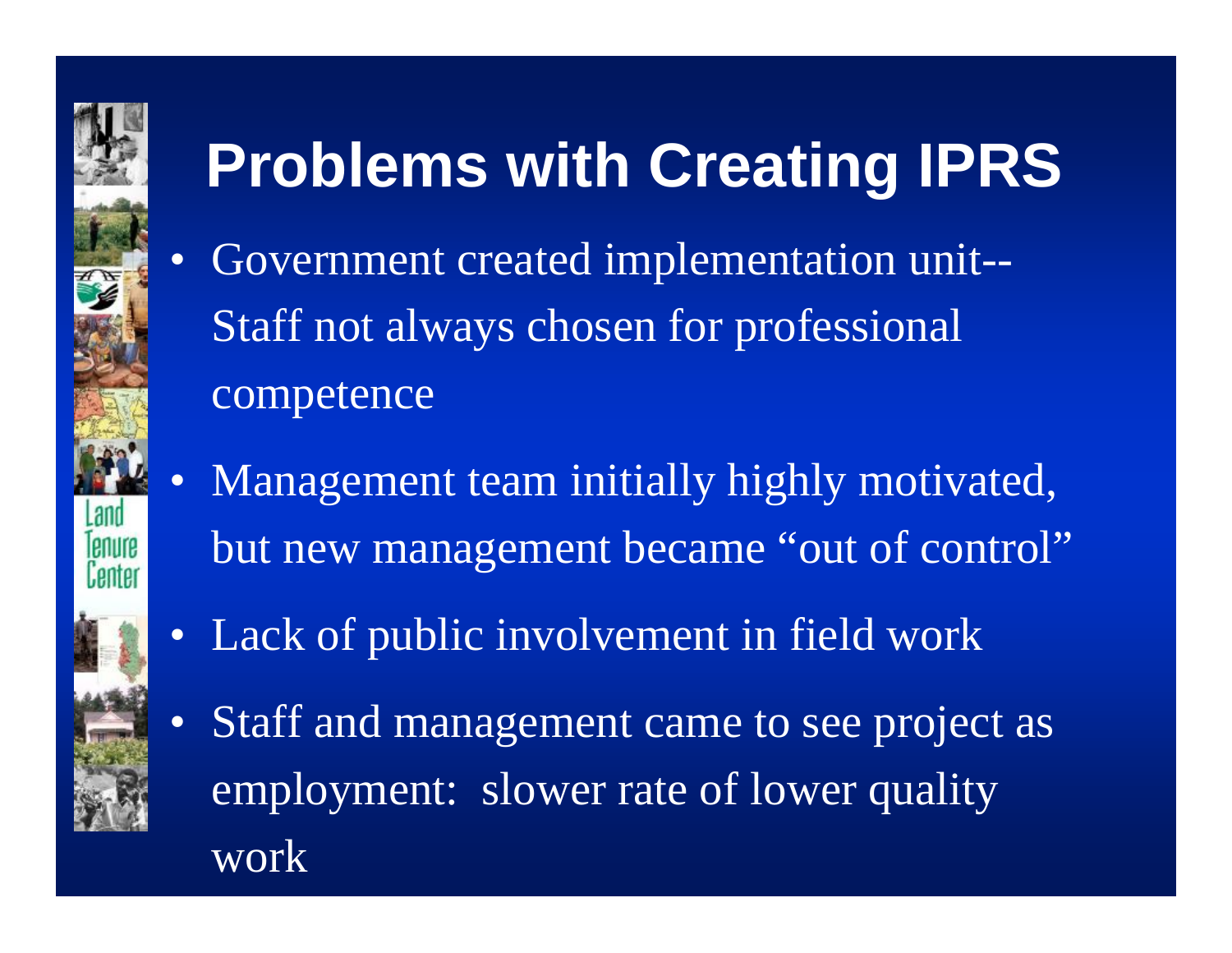#### **Situation with Initial Registration**

- Donors lack confidence in initial registration management
- High management costs from foreign oversight
- Staff discouraged, loss of jobs, low professional standards
- Slow rates of work, secrecy, limited contributions to national land administration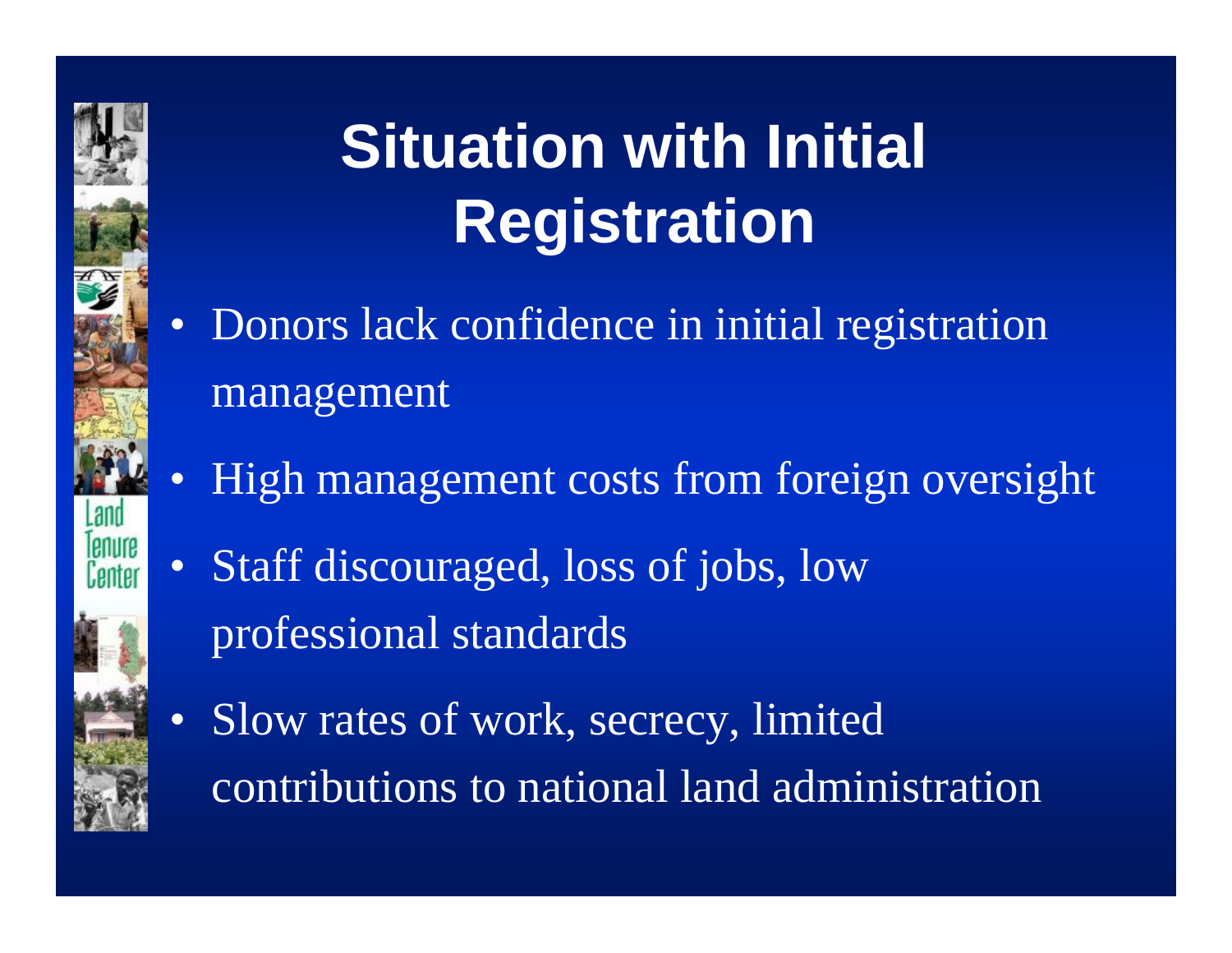#### **Problems with IPRS Offices**

- Minimal training of staff and low professional standards
- Some staff charge "facilitation fees" to register transactions
- Opposition to initial registration "projects"
- Passive Notaries--do not investigate behind the "curtain" for valid chain of title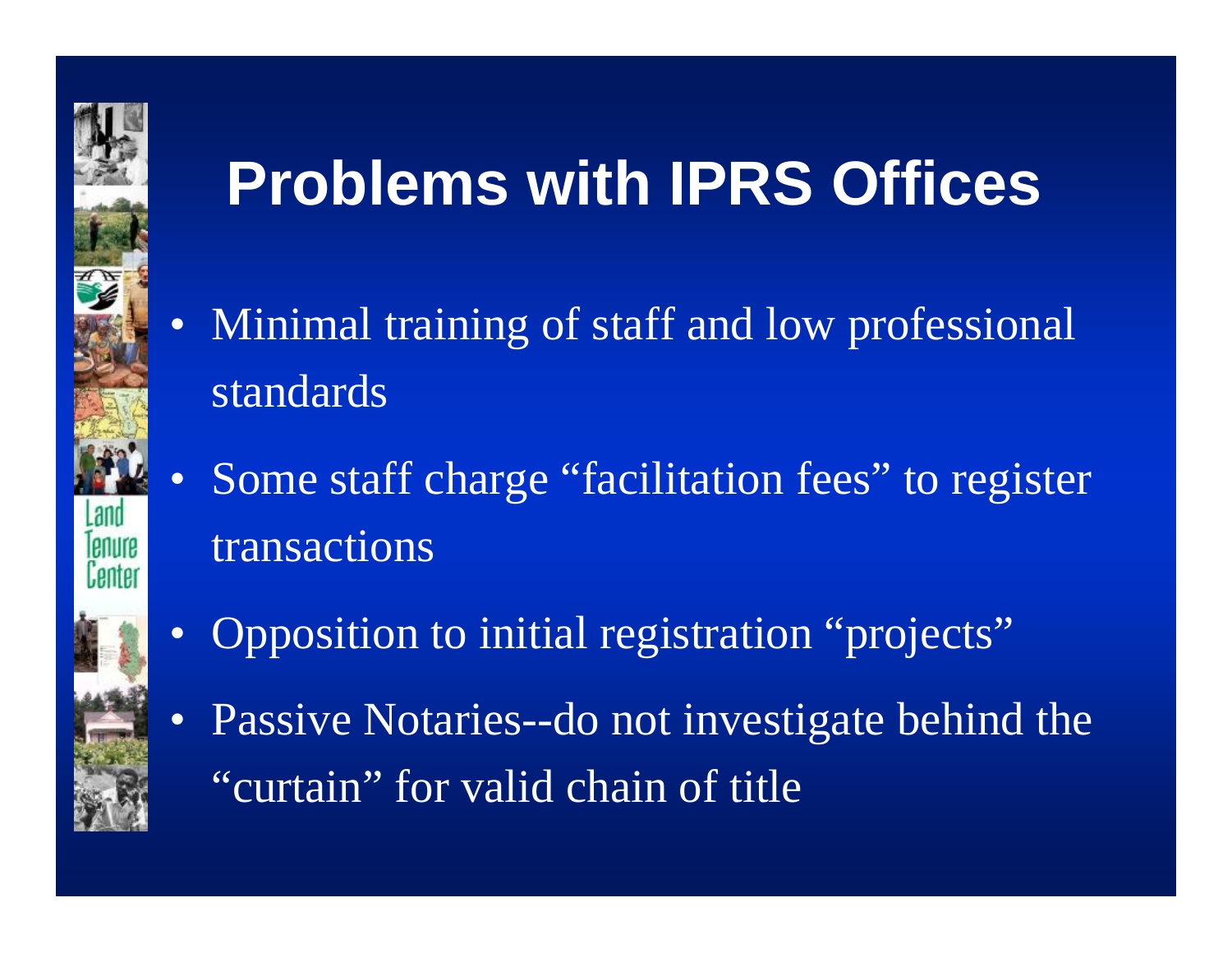

#### **More Problems...**

- Initial registration projects, foreign donor funded, generate **digital** information, which is not used or updated in Registration Offices. Wasted investment
- Increasing degeneration of paper records- especially maps
- "COSTS" of access to IPRS (fees, time, distance) produce unregistered transactions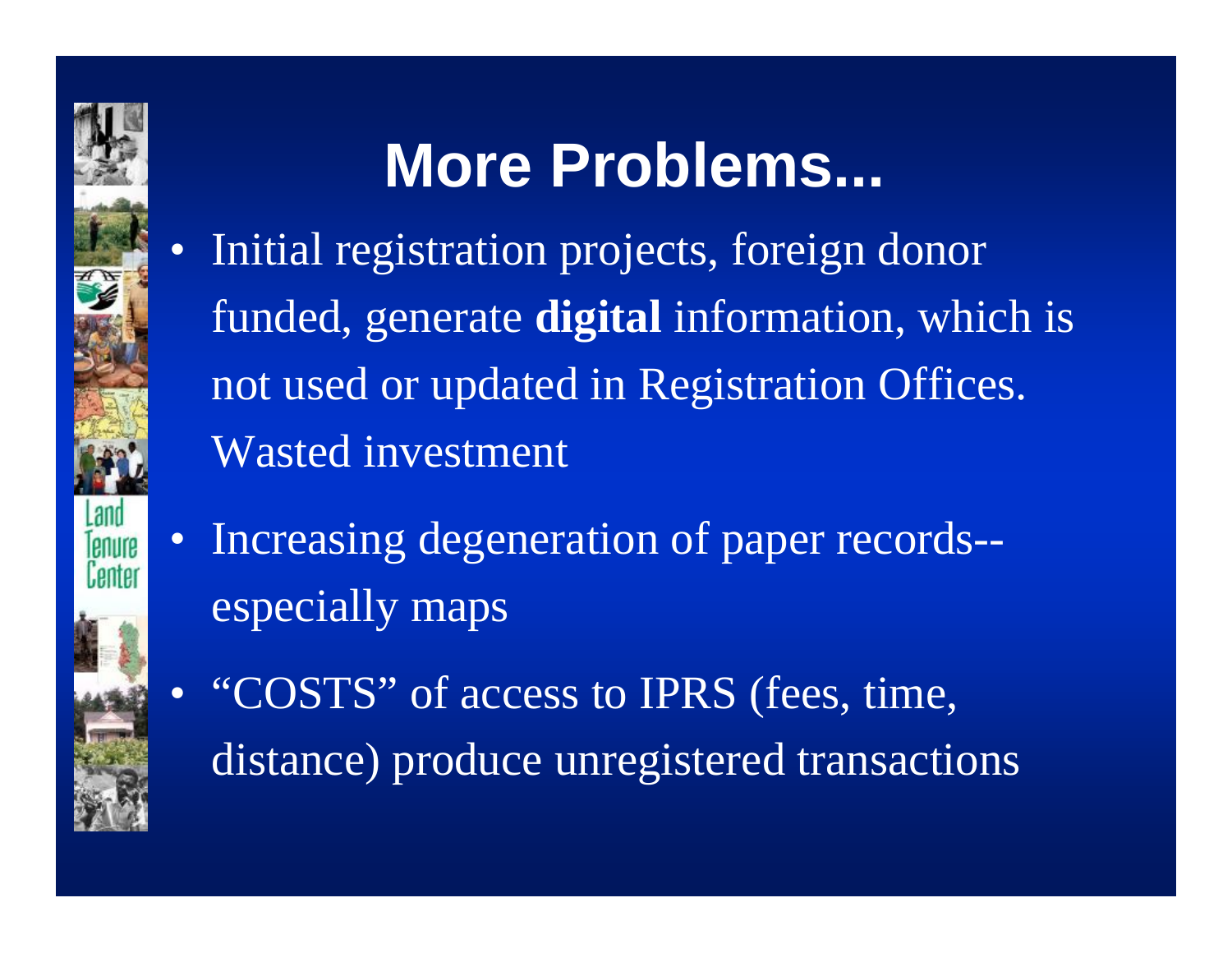#### **Situation in Albanian IPRS**

- Distorted "mirror"--much information in IPRS false or outdated
- No "certainty"-- since no compensation fund or procedures exist
- No "curtain"-- inaccuracies exist, and require pushing aside curtain, but no one pushes
- "Accessibility" limited by "fees", extortion of bribes, resistance to IT
- Not "comprehensive", since not all properties are in the new system (in Albania 50%), informal sales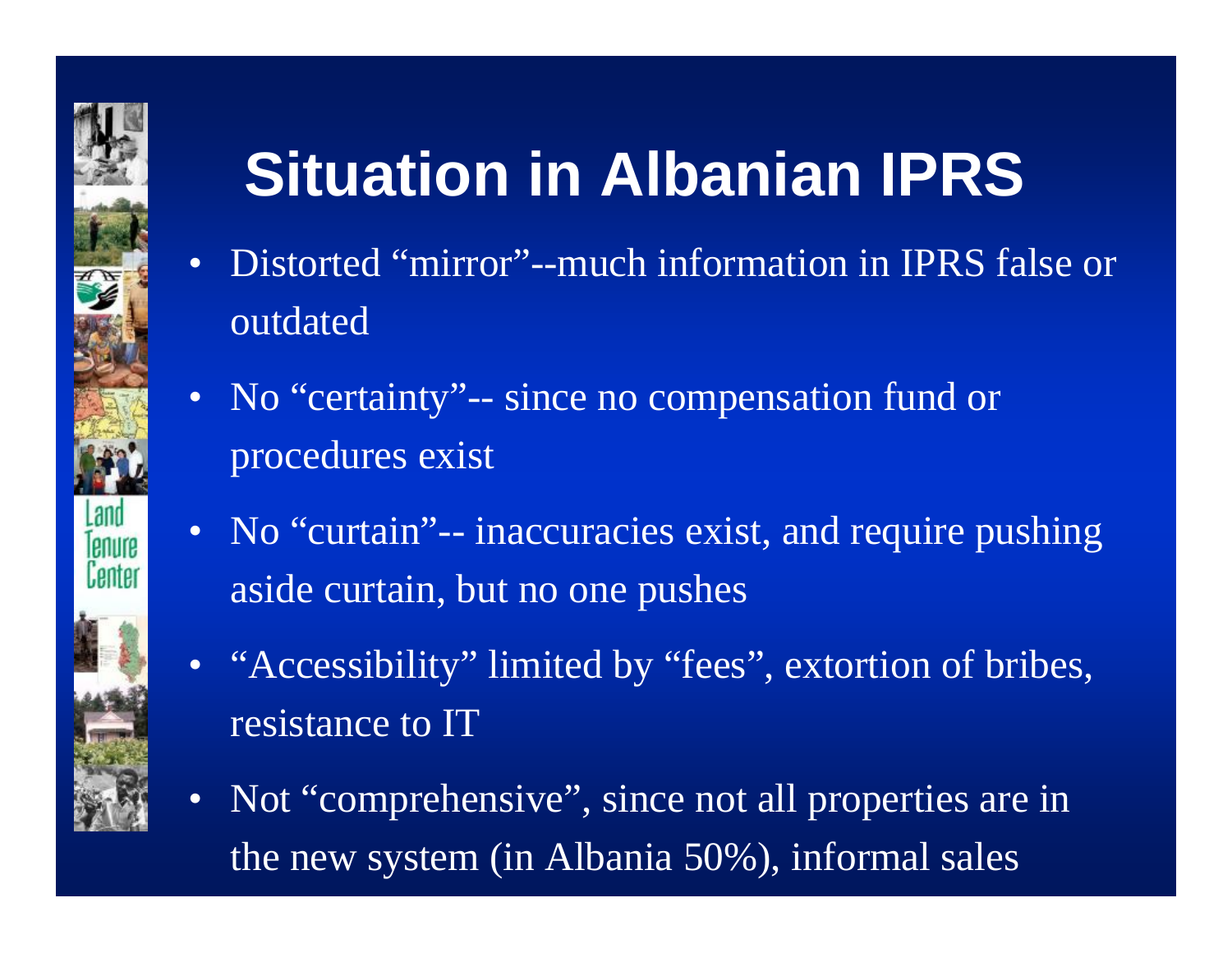# **What to do?**

- Encourage private services to investigate title for all transactions--go behind the curtain.
- Discourage informal transactions
	- --introduce significant property tax on registered owners
	- Reduce and then eliminate transaction taxes--to encourage registration
- Publish all transactions to discourage falsifications, and staff participation in transactions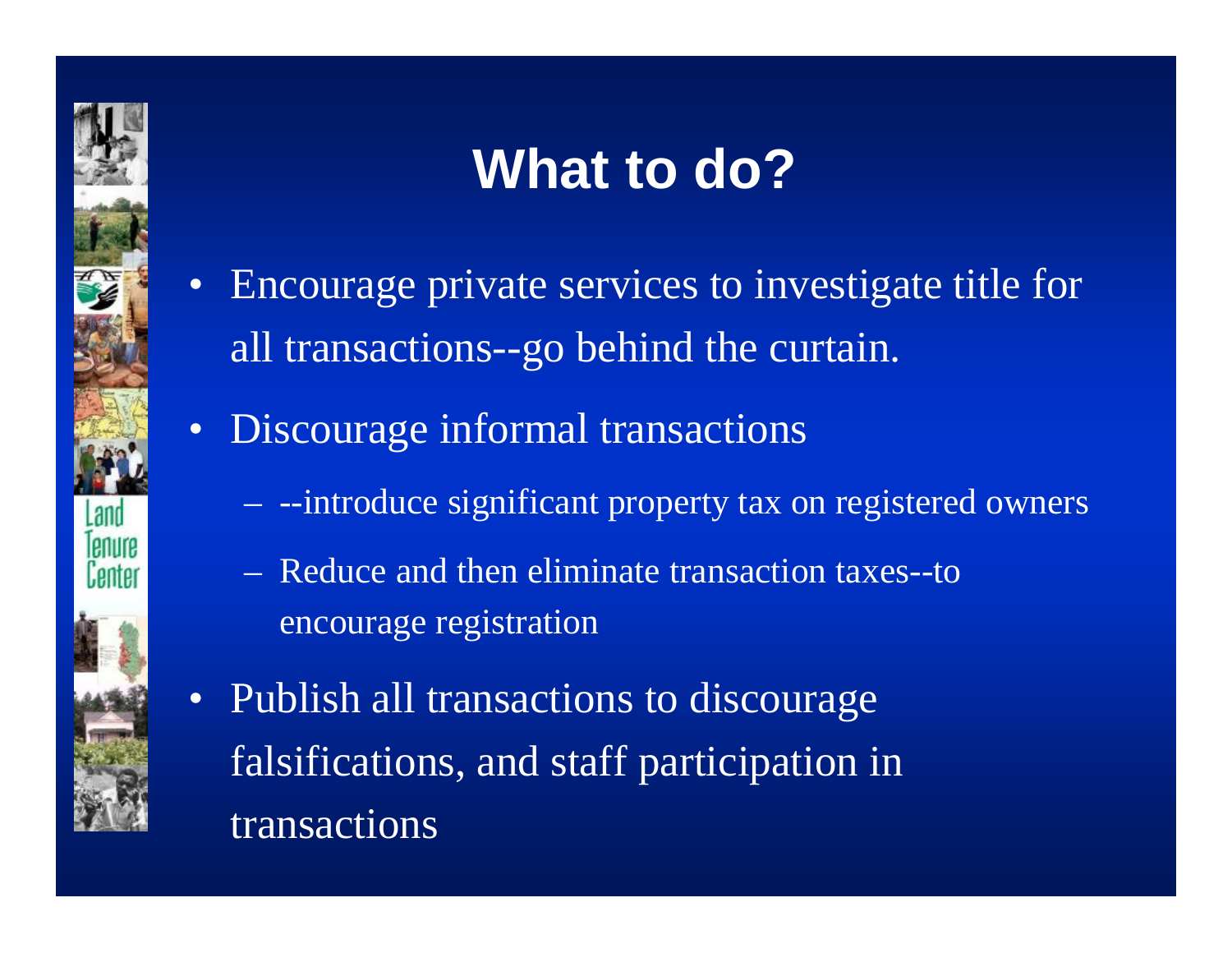#### **Encourage Registrars and staff to serve the public:**

- *Elect* Registrars every two years--make them accountable to the public for their actions
- Require Registration Offices to be *self funded* from fees--efficient processing of transactions
- Establish *Supervisory Boards* for Central and Zone Registration Offices--members represent professions whose incomes depend on efficient IPRS (brokers, appraisers, surveyors, notaries, land use planners, bankers, etc.). Power to investigate and discipline Registrars and staff.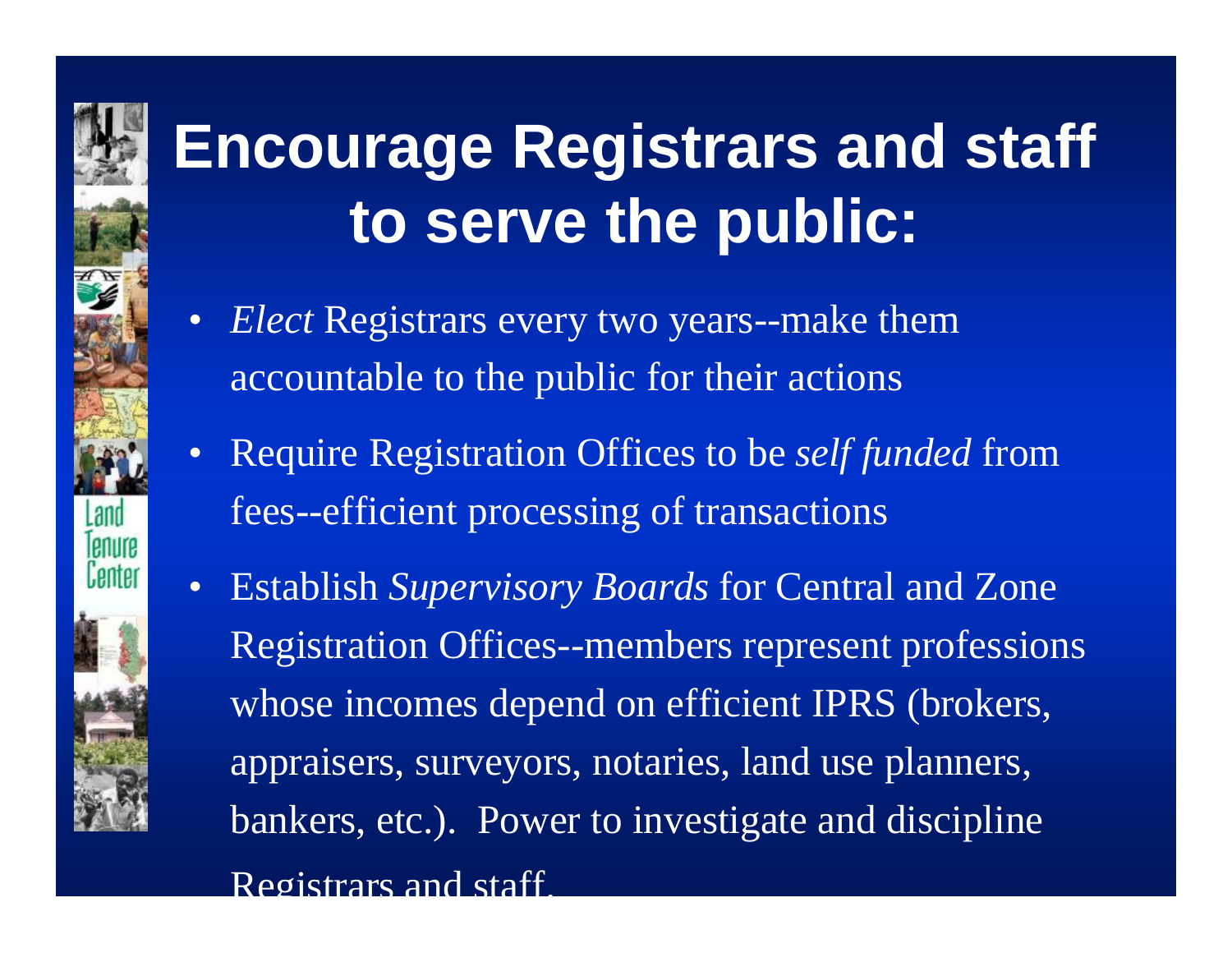#### **Crucial Function: Trust**

• How to maintain the unique role of land registration as an impartial process which has to operate free from conflicts of interests.



• How to develop a reputation for dealing equally and professionally with the land and property interests of all citizens, commercial enterprises, financial institutions, and government.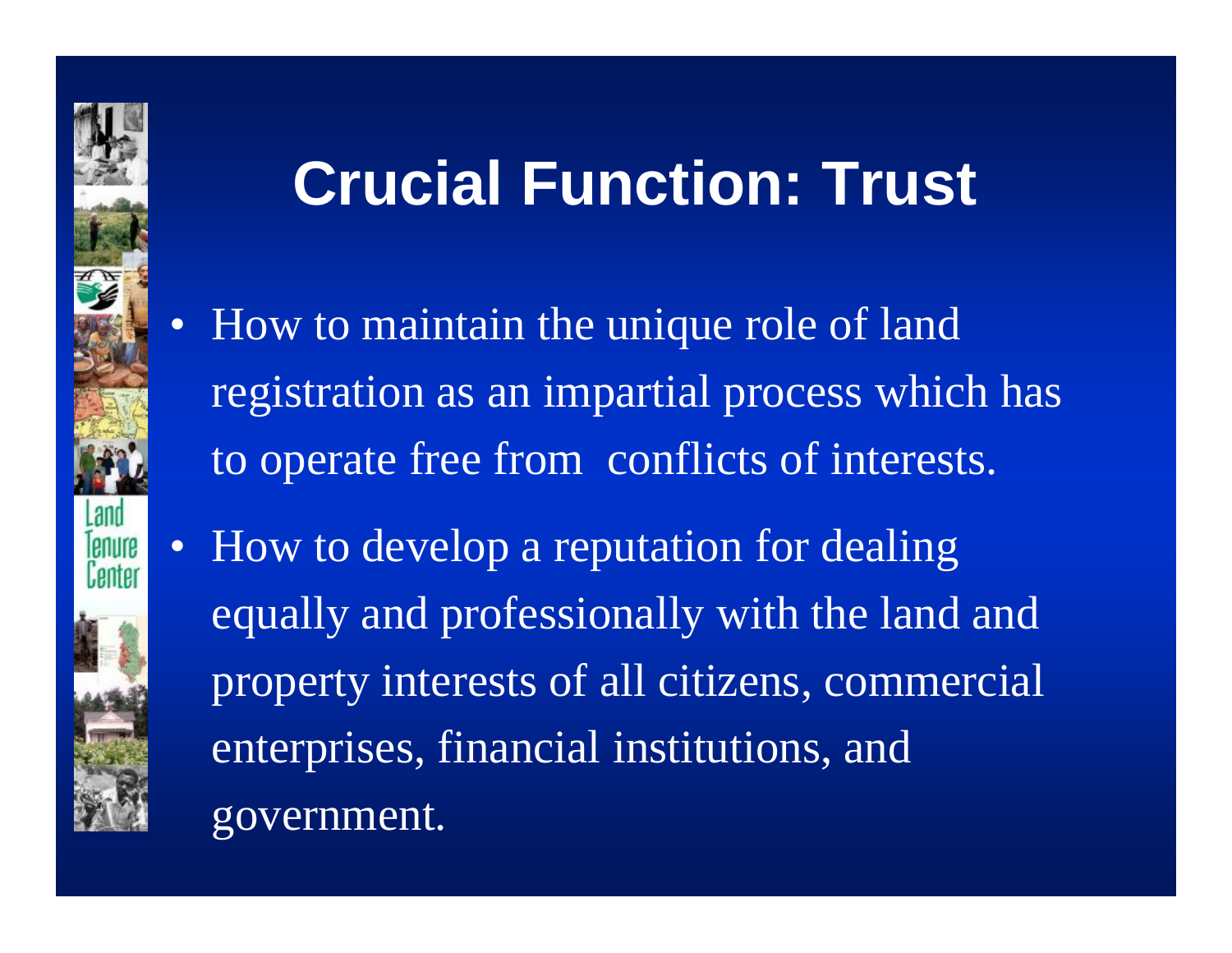#### Executive Agency?

- In business of delivering services to the public, as distinct from pure policy and advisory activities.
- Clear objectives and specific targets set by the appropriate Minister in conjunction with Finance.
- Professionalism (training, monitoring, pay, security)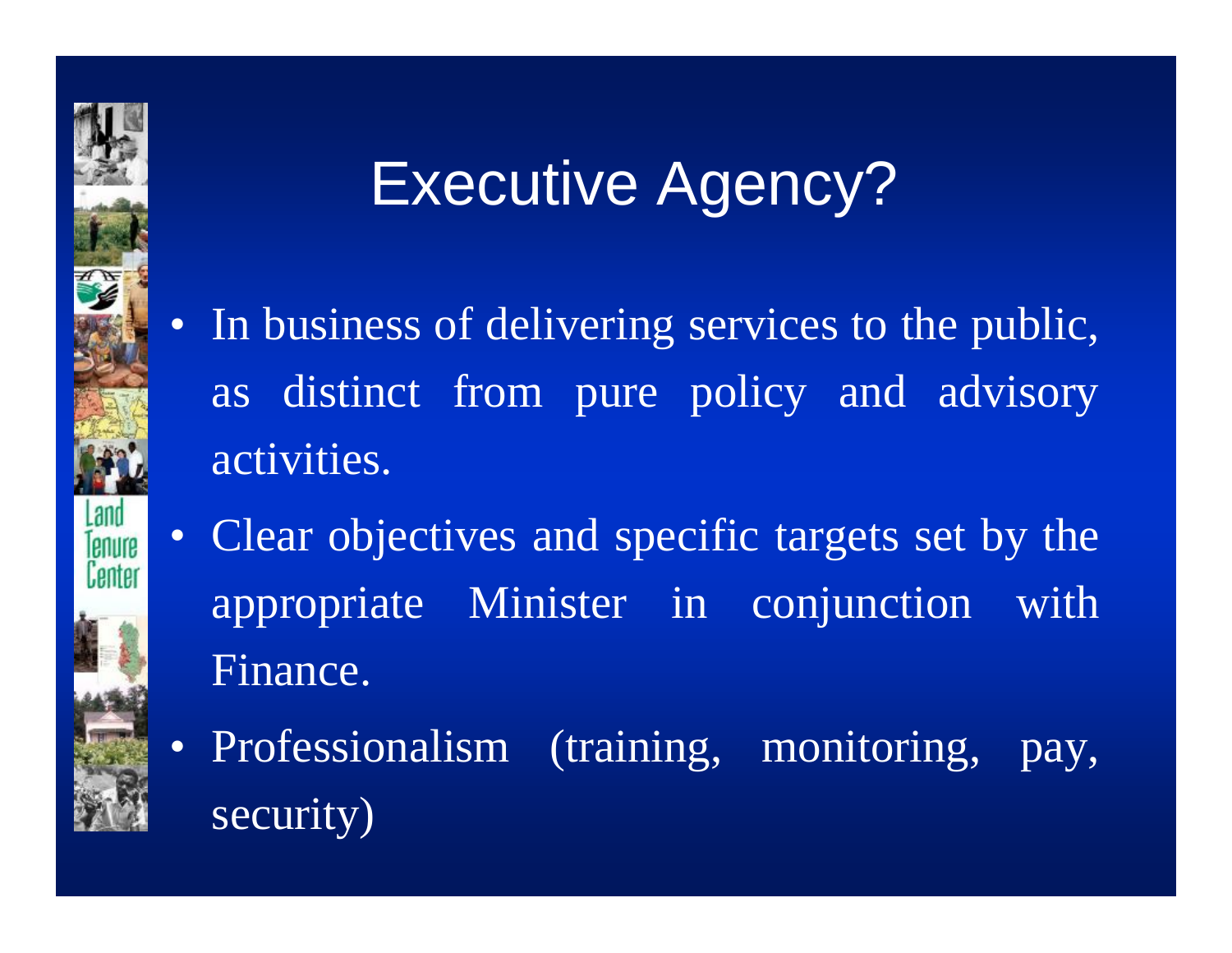#### **Executive Agency: Flexibility and Accountability**

• Greater freedom introduced for Agency to establish their own pay and grading regimes, and to generate capital investment funds.



- Executive Agency headed by a Chief Executive accountable directly to a Minister but operating at 'arms length'.
- Board of Directors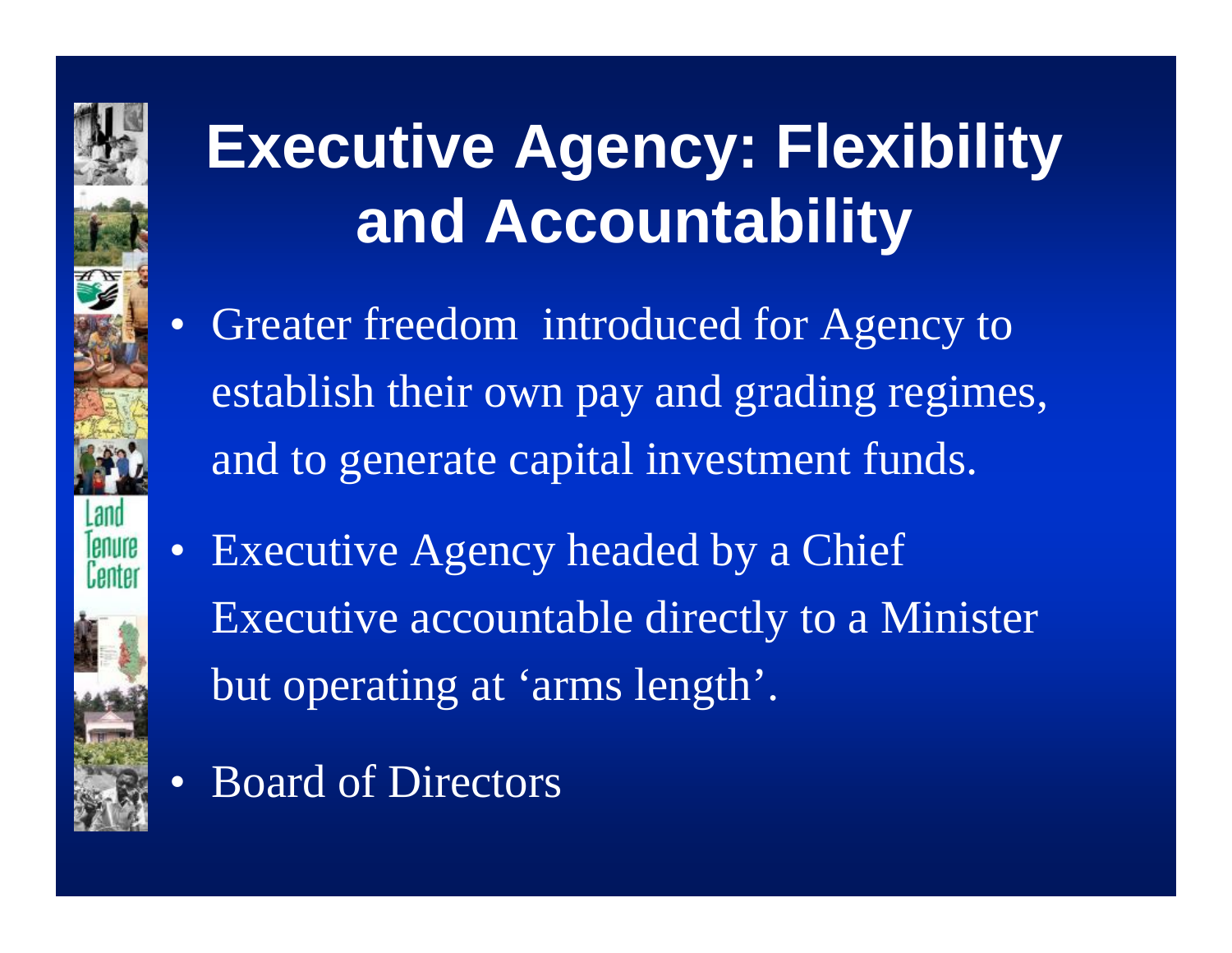

#### **Or A Local Records Administration Model?**

- Registration of real estate transactions--one function
- Others include registration of births, deaths, marriages, divorce
- Also copying of documents
- And property tax collections, based on "index" parcel maps, photos, to describe location and size of parcels
- Local responsibility for the disbursement of revenues collected from registration fees and property taxes: local schools, infrastructure repair.
- Local interest in accurate, complete land and personal **records**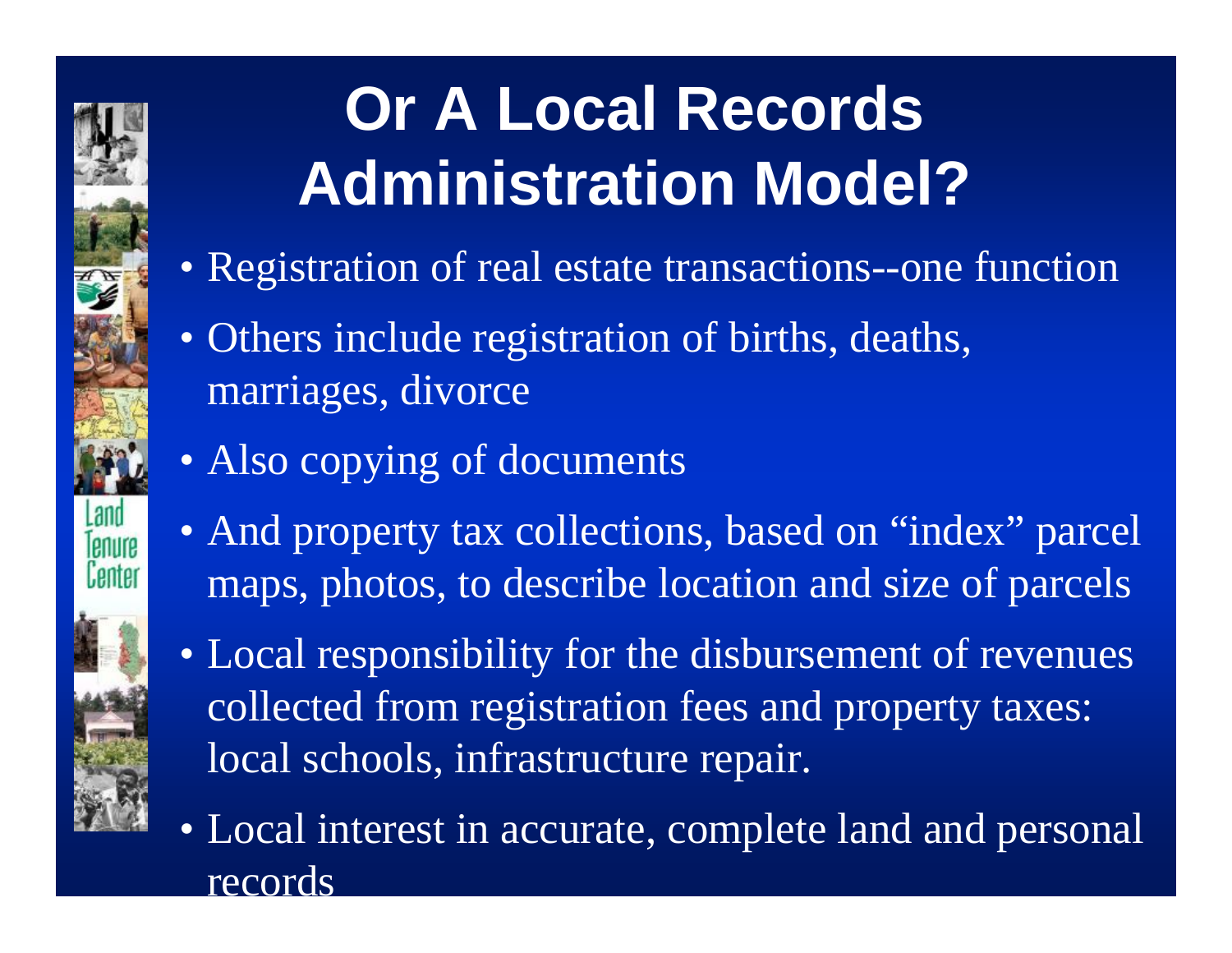#### **Are Registrar/Cadaster Staff doing enough?**

- *As professionals, many are poorly trained and not motivated to be concerned with professional duties.*
- *As citizens who are custodians of vitally important land records, these professionals must become concerned with larger social issues.*

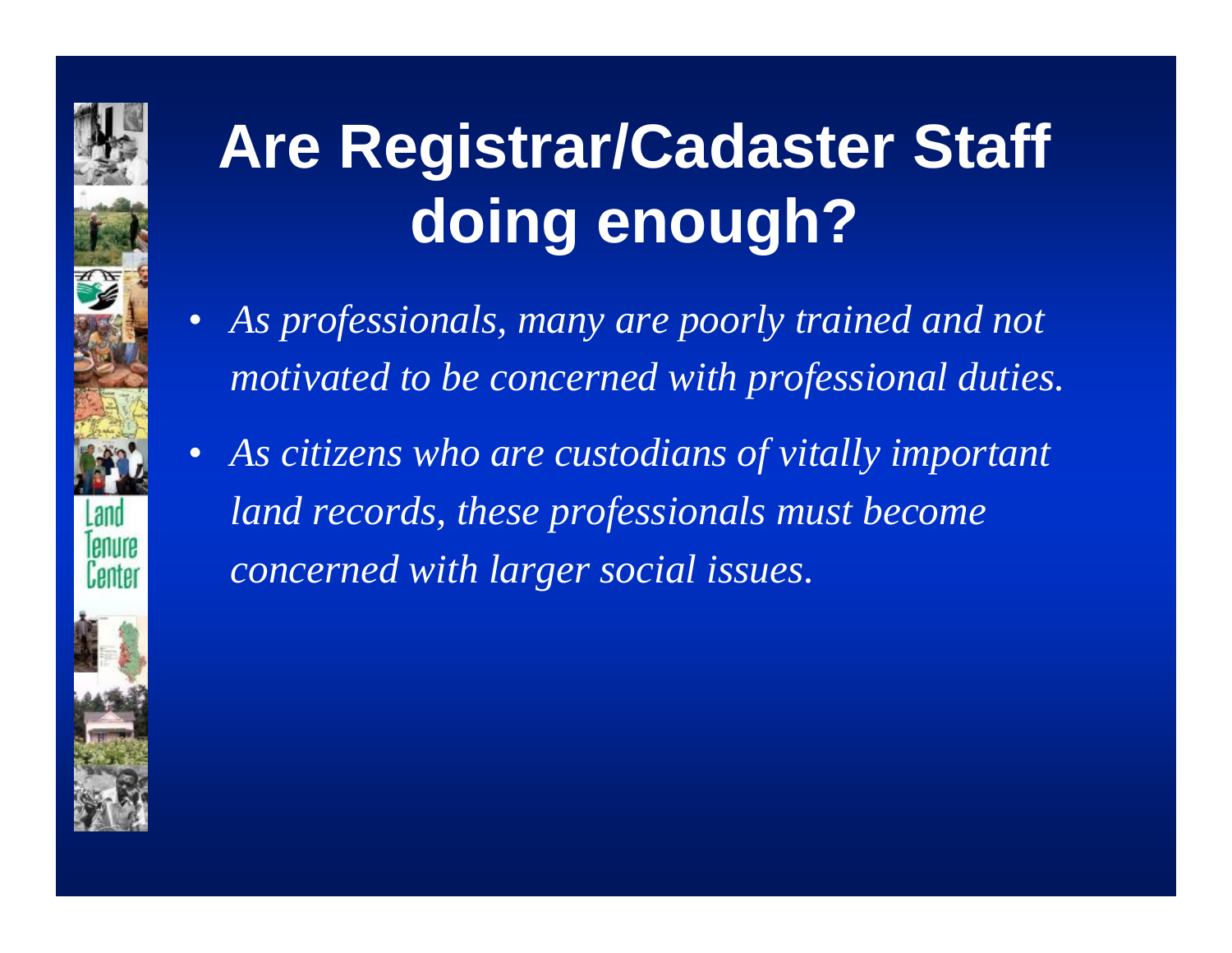#### **Competing demands**

Conflicting definitions of property rights emerge where there are rapid population movements and growth, conflicts, urbanization, distorted expansion of market economies, feeble democratization, water shortages, and land degradation

*Programs to deal with these problems often focus on only a single element in the puzzle*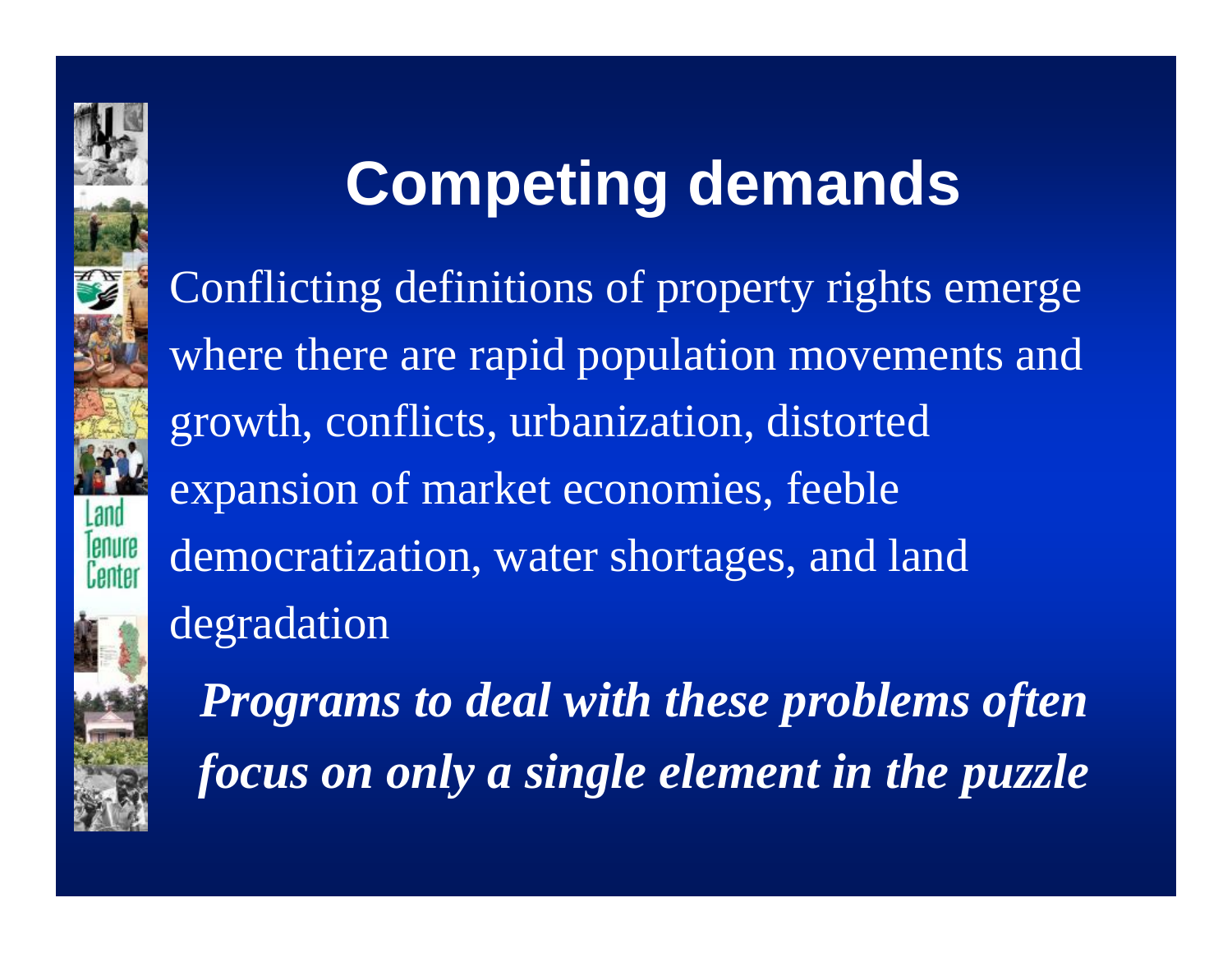#### **Three imperatives...**

- Where market oriented economies are weak or emerging, one imperative is:
	- s *Make exercise of land rights more secure*
- Where land and water resources are being degraded, a second imperative is:

s *Improve environmental management and protection*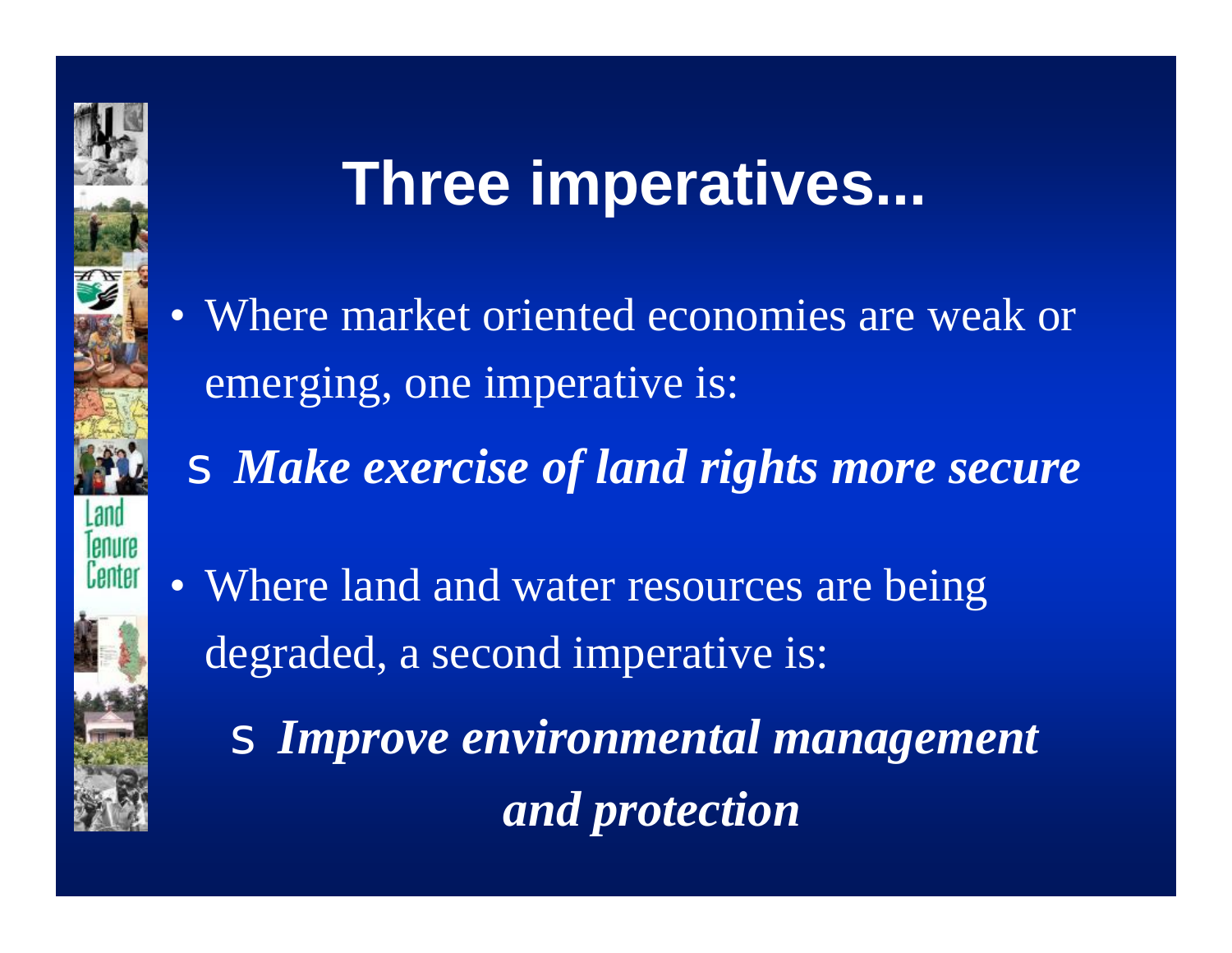#### **…three imperatives**

• Where a large gap exists between rich and poor, one ethnic group and another, or patriarchal social structures and those desiring greater gender equity, a third imperative is:

> s *Improve access to land by disadvantaged groups*

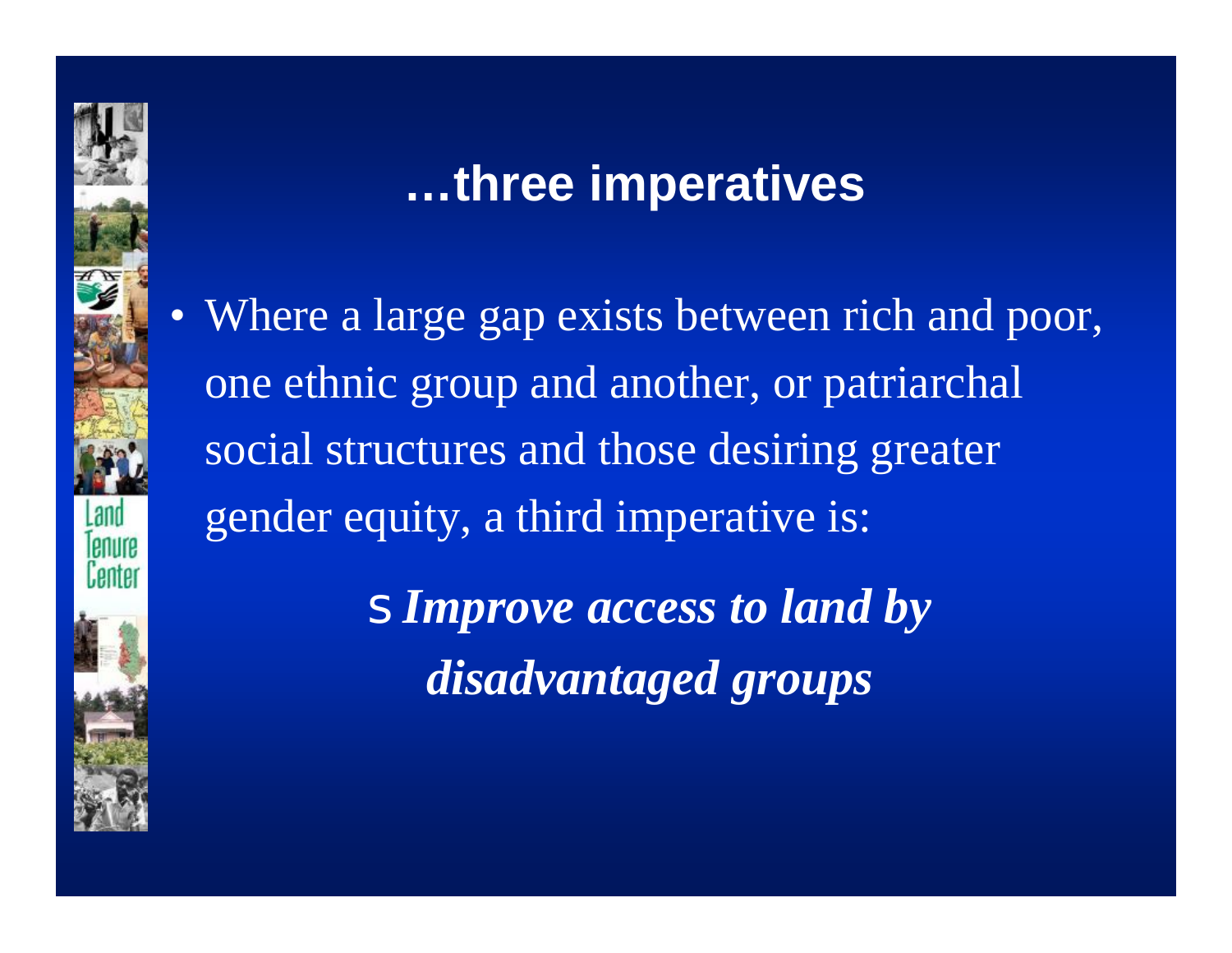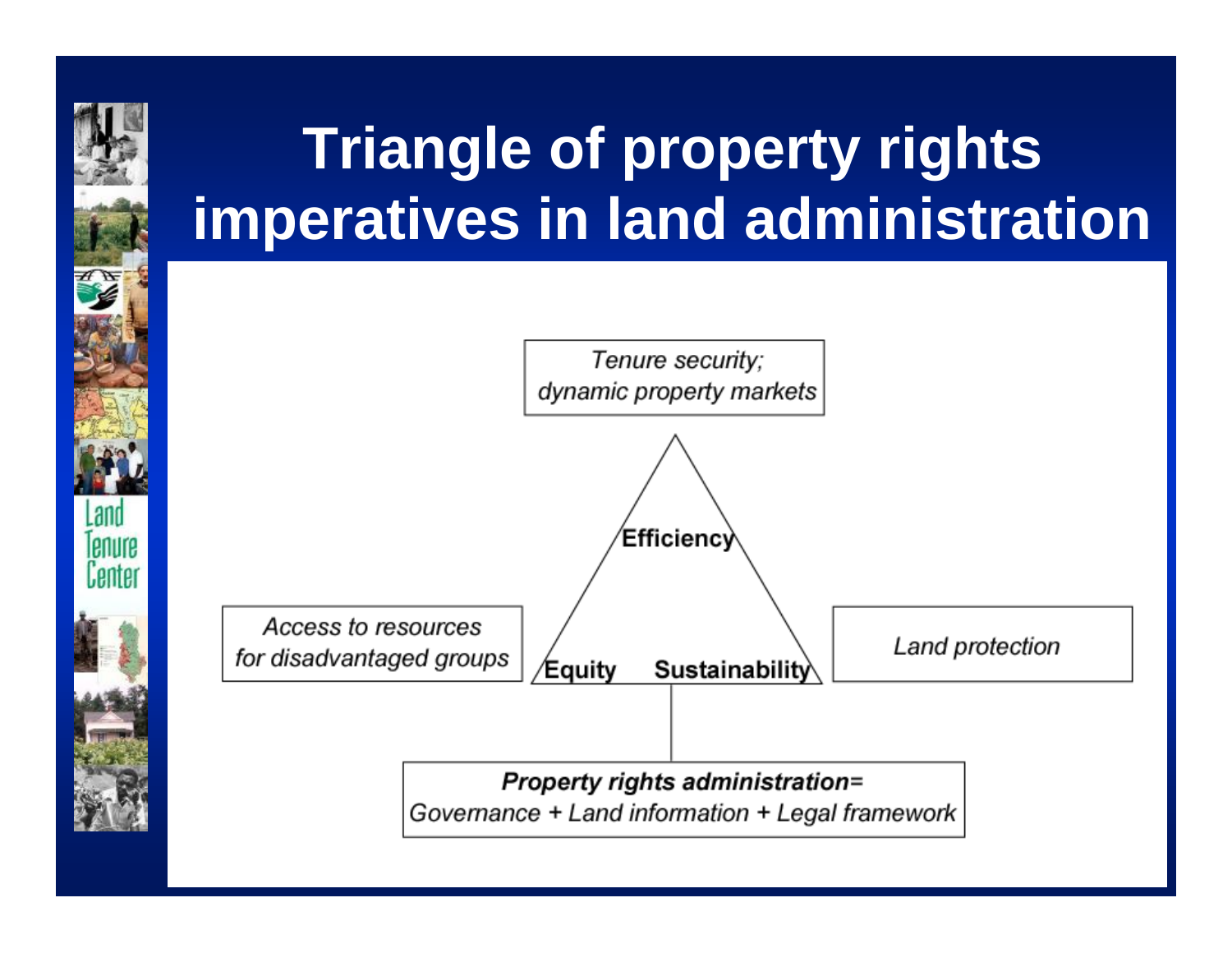#### **Finding a new equilibrium**

- Develop **human capital**: people capable of understanding and dealing with complex and regionally different property rights issues
- Create a **long term strategy:** research, training, public consensus building, and implementation of specific projects managing property rights issues

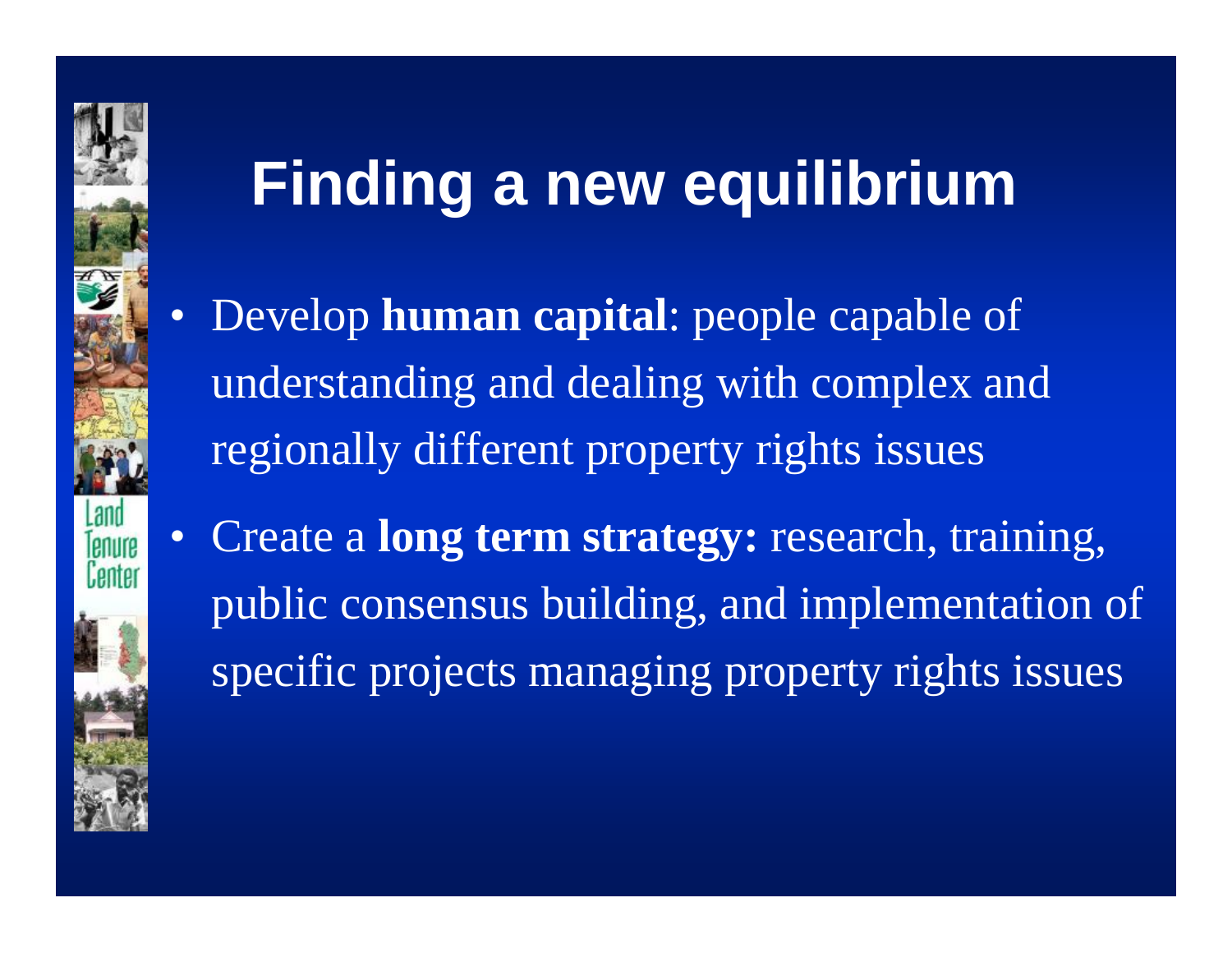## **Developing "Human Capital"**

- **Collaborative relationships** among organizations in countries--action agencies and training entities to build the capacity to govern, to manage property rights issues
- **Develop new generations of experts** capable of dealing with complex property rights issues
- Systematically improve **applied knowledge**